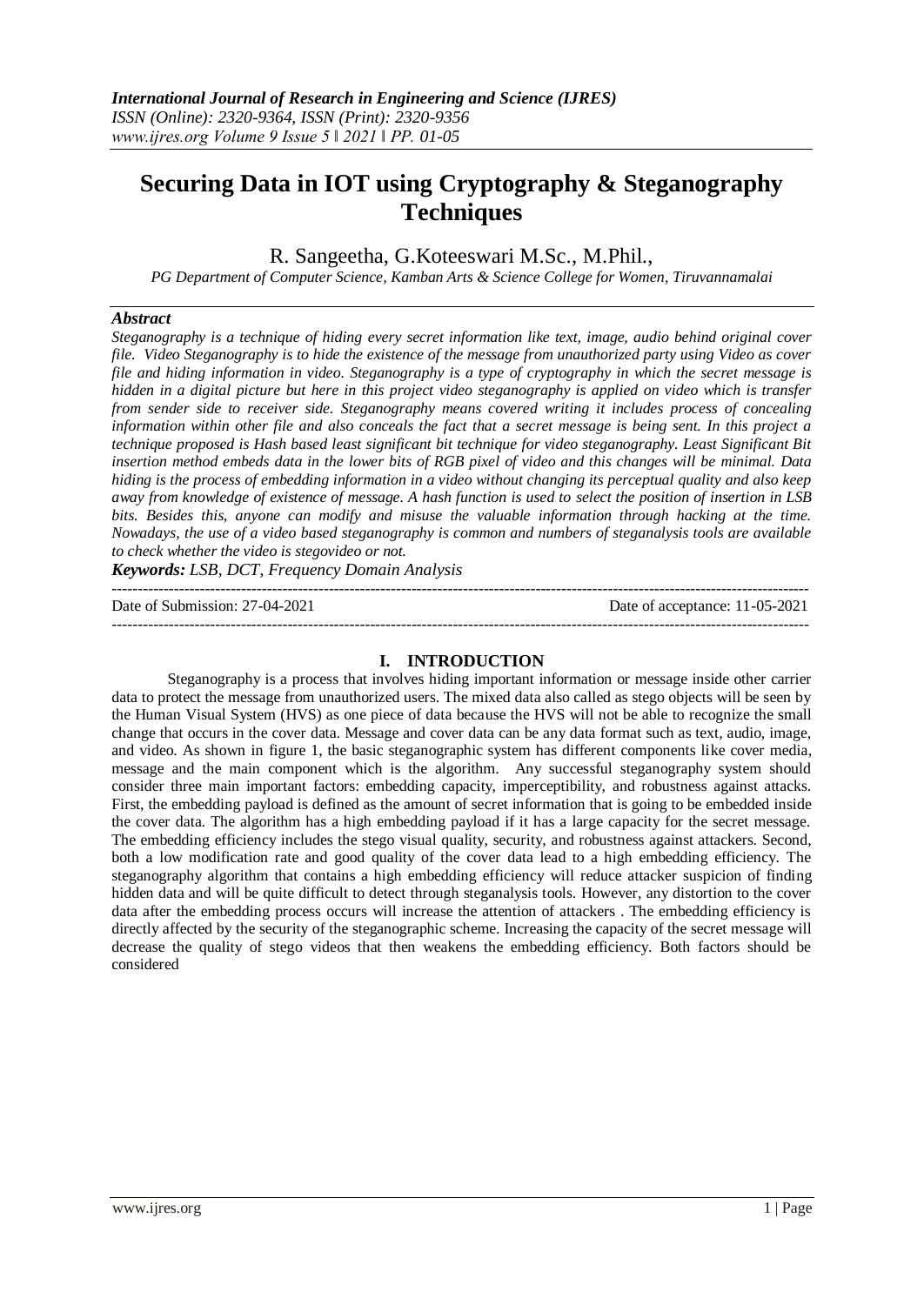

# Basic stenography

# Background

Cryptography and steganography are well known and widely used techniques that are basically used for manipulation of information in order to cipher or hide their existence respectively Steganography is a method which allows people to communicate and hide the existence of communication. Cryptography scrambles a message so it cannot be understood, in other words, cryptography is a method of transforming data so that only those for whom it is intended can read and process it. Even though both methods provide security, a study is made to combine both cryptography and steganography methods into one system for better confidentiality and security.

General Specification of Steganography

• Hidden Data : The data that is to be embedded or the data that must remain hidden from everyone other than intended receiver.

• Cover Media : The media in which the information is to be embedded. Cover/carrier media can be an image file, or an audio file or it can be a video file.

• Stego Media: Cover media containing the hidden information



#### **Classification of stegnography**

Steganography is the science of invisible communication. This transfer of information takes place by hiding data inside media. As shown in the figure, various steganographic techniques can be categorized into four main components. they are as follows

**Image Steganography** : We use an image file as a cover medium to hide the secret message. A digital image is a combination of low and high frequency contents. A low frequency region is strongly related with its neighboring pixels whereas a high frequency region strongly deviates from its neighboring pixels. By taking the advantage of human vision sensitivity the secret message is embedded within the image pixels depending on different transform techniques to hide the data in an image. Recently, a few machine learning techniques are also being used to increase the robustness, embedding capacity etc

**Audio Steganography** : It is a technique used to transmit a hidden message within an audio file. Embedding message in an audio file is much more difficult than hiding message in an image file as the human auditory system HAS) is more sensitive than human visual system (HVS). As the message is embedded in audio signals,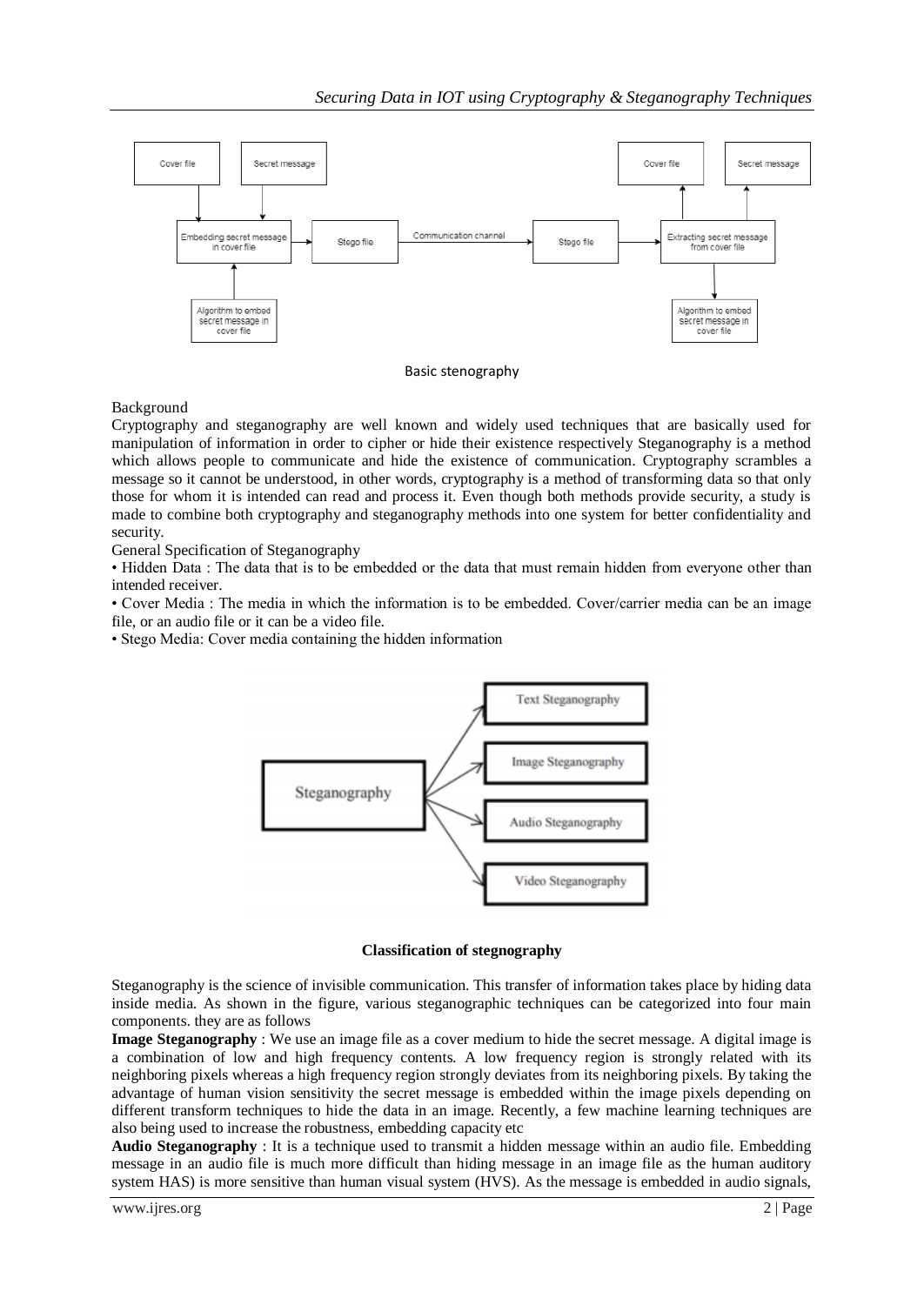there are various methods used for embedding process in an audio file like LSB coding, parity coding and echo data hiding

**Text Steganography** : It deals changing with format of an existing text within a file, changing the words within the text or generating random character sequences. Basically here we use the text file as a cover media to embed the secret information. It is more vulnerable for attack as it can be easy for an attacker to detect the pattern.

**Video Steganography** : A video file is used as a cover medium to hide the secret message. It is less prone for steganalysis as a video file is a combination of text, image and audio. It is a collection of certain frames running at some constant speed and is measured in frame per second. In order to embed a secret message in a video file first, we have to extract the frames from it. In order to embed the message in video file first, Frame conversion is done. It is a process of converting a video to consequent images or frames and then each or one frame is used as carrier data to conceal the hidden information. After the embedding process, all frames are merged together to produce the stego video.

# **EXISTING SYSTEM:**

Nowadays, several methods are used for communicating secret messages for defense purposes or in order to ensure the privacy of communication between two parties. So we go for hiding information in ways that prevent its detection. Some of the methods used for privacy communication are the use of invisible links, covert channels are some of existing systems that are used to convey the messages.

Currently, the emphasis has been on various forms of digital steganography. Commonly there are a number of digital technologies that the community is concerned with, namely text files, still images, movie images and audio. The majority of other organizations using steganographic techniques involve individuals or corporations interested in protecting intellectual property.

#### **PROPOSED SYSTEM:**

The proposed system uses video file as a carrier medium which add another step in security. The objective of the newly proposed system is to create a system that makes it very difficult for an opponent to detect the existence of a secret message by encoding it in the carrier medium as a function of some secret key and that remains as the advantage of this system

Steganographic techniques have obvious uses, some legitimate and some less so. The business case for protection of property, real and intellectual is strong. Individuals or organizations may decide to place personal, private or sensitive information in steganographic carriers. With advances in steganography, it is possible that this medium could serve as a relatively secure storage and transmission method. Steganographic techniques can also be used in the application of digital watermarks. Using a variety of techniques, images, music, movies can be imprinted with digital watermarks

#### **System Design**



# **Implementation**

#### **Message Hiding:**

Give original content as input with watermak data embedding. view flipping an edge pixel in text and file as shifting the edge location one pixel horizontally and vertically and can hide the message into the image. Data/text/message can be hide in pixels of video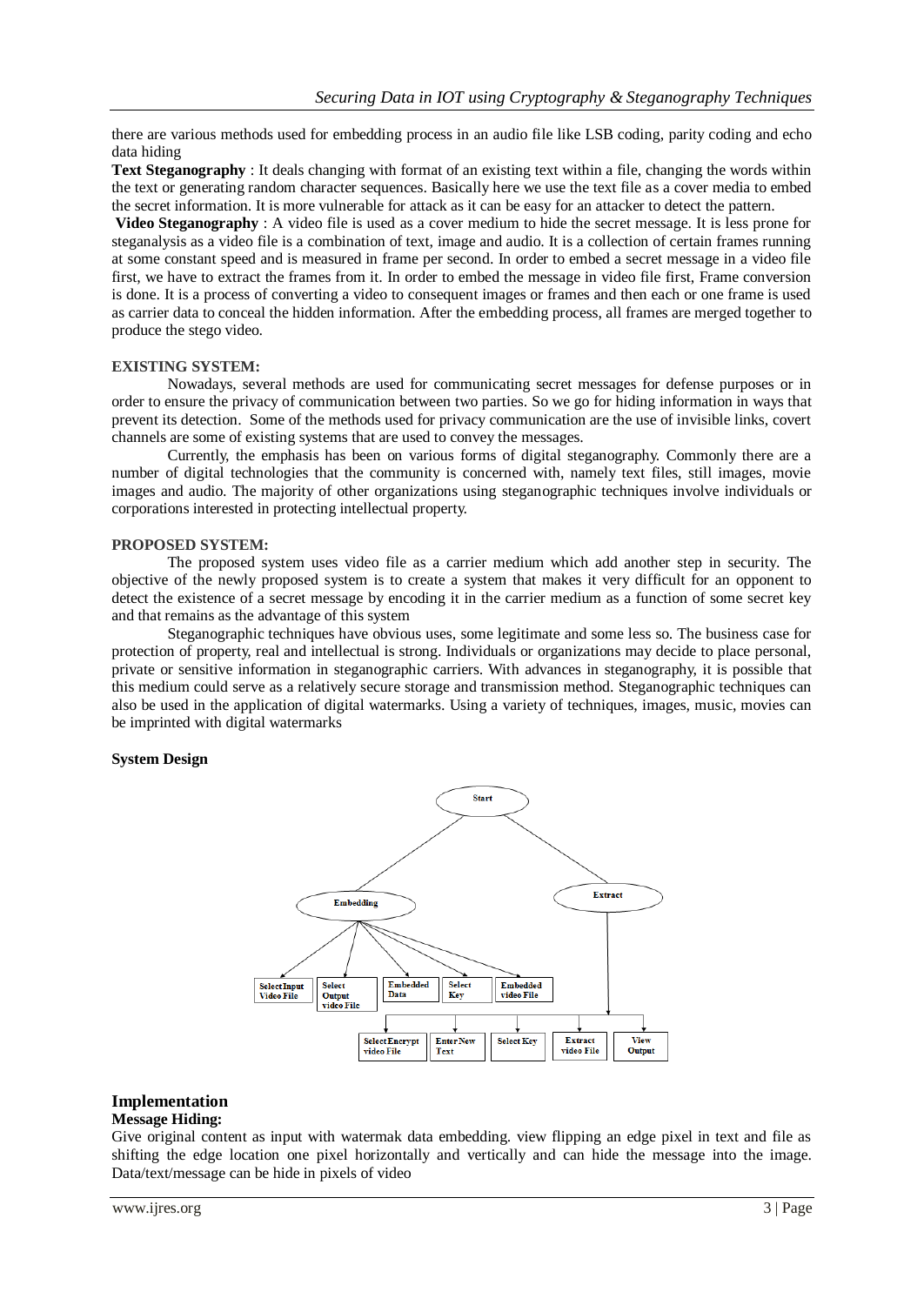#### **Image/video/audio Hiding:**

In video hiding user wants to hide the video or data file in the video or image. Then user have to select a particular image and video to hide the image. In this application we can also provide a dual security by using authentication verification. The general process of Steganography is that a data message is embedded within a cover signal. The output of the embedder is called a stego signal. After transmission, recording and other signal processing which may contaminate and distort the stego signal, the embedded message is retrieved using the appropriate stego key in the block called extractor. The carrier of steganography can be an image, text, audio or a video file. Most of the steganography systems are developed in order to embed a text file, image or an audio file in a carrier file. Only a few algorithms are developed to embed a video file in a video file. This research is mainly carried out in order to embed a video in a video.

| o <sup>1</sup> Step<br>1. Select an input file.                                                                                                            | Step 1 of 7                        | $\Sigma\!3$<br>16 O<br>$\qquad \qquad \Box$ |
|------------------------------------------------------------------------------------------------------------------------------------------------------------|------------------------------------|---------------------------------------------|
| 2. Select an output file.<br>3. Select data to embed.<br>4. Enter Key File.<br>5. Verify options.<br>6. Embededding data in to the<br>7. View output file. | <b>Preview</b>                     |                                             |
|                                                                                                                                                            |                                    |                                             |
|                                                                                                                                                            | Playing 'sam': 896 K bits/second   | 00:01<br><b>Ab</b>                          |
|                                                                                                                                                            |                                    |                                             |
|                                                                                                                                                            | Play<br>D: Vhide \ Videos \sam.wav | Open                                        |
|                                                                                                                                                            |                                    |                                             |
|                                                                                                                                                            | <b>Back</b>                        | <b>Next</b><br>Cancel                       |

**Embed Module** (To embed the text file into the video file)

In this module, the first step is selecting an input video file . The selection is made through opening a new dialog box and the path selected is displayed through a textbox. The second step is selecting an output audio file in which text data or a text file is embedded. The third step is choosing a text file or typing any text message for embedding. Fourth step is selecting a key file. In the fifth step what ever the files that we have selected are viewed and verification of the path is done. In the sixth process data is embedded in to the video file using low bit encoding technique.

#### **Extract Module** (To extract the text file from the video file)

In this module, the first step is the process of selecting the encrypted video file. This is the file that a user has to extract information from the output video. Second process involved in selecting a new text file to display the embedded meassage. Symmetric encryption method is used here, so the key selected during the embedding process is used in decrypting the message. All the process done till now are displayed using a list box and finally the embedded message can be viewed with the help of a file or in a textbox

| <b>D</b> Extract Steps                                                                                                                              |                                                           | <b>b</b> 0<br>$\rightarrow$          |
|-----------------------------------------------------------------------------------------------------------------------------------------------------|-----------------------------------------------------------|--------------------------------------|
| 1.Select encrypted file.<br>2. Enter New Text File.<br>3. Enter Key File.<br>4. Verify options.<br>5. Extracting data.<br>6. View output text file. | Step 5 of 6<br>Actions:<br>Key File Opened<br>File Opened |                                      |
|                                                                                                                                                     |                                                           | Cancel<br><b>Next</b><br><b>Back</b> |

# **II. CONCLUSION**

Video steganography allows two individuals to communicate privately. The proposed technique can be used to securely send sensitive information without worrying about man-in-the-middle attack. Use of clustering technique in steganography provides greater security as it is harder for the attacker to find the pixels which are encrypted. Moreover, the encrypted pixels are hidden in the clusters which diminishes the probability of the message being found. Hiding information may introduce enough visible noise to raise suspicion. Therefore the carrier or cover audio must be carefully selected. This proposed system is to provide a good, efficient method for securing the data from hacker and sent to the destination in a safe manner. Embedding picture and text